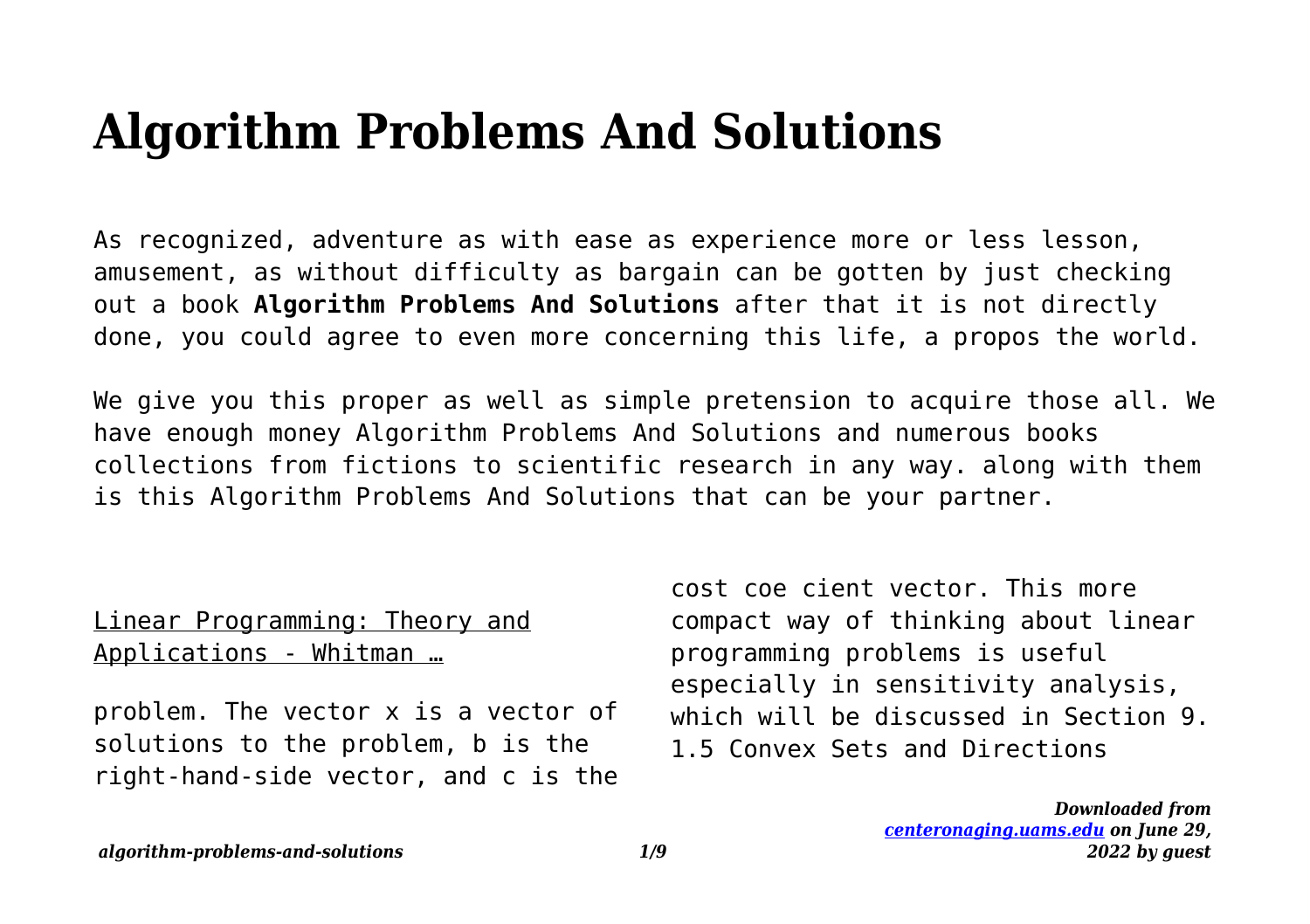**The Shooting Method for Two-Point Boundary Value …**

where tis the correct slope, since any linear combination of solutions of the ODE also satis es the ODE, and the initial values are linearly combined in the same manner as the solutions themselves. To nd the proper value of  $t$ , we evaluate  $y(b)$ , which yields  $y(b) = y 1(b) + ty 2(b)$  $=$  ; and therefore t= (  $\vee$  1(b))= $\vee$ 2(b). It follows that as long as y

*The Lasso Problem and Uniqueness - Carnegie Mellon …*

(The existing LARS algorithm cannot, because it assumes that for any the active variables form a linearly independent set, which is not true in general.) The special lasso solution

computed by the LARS algorithm, also called the LARS lasso solution, possesses several interesting properties in …

*Chapter 1 Solutions to Review Problems - Arkansas Tech …*

Solutions to Review Problems Chapter 1 Exercise 42 Which of the following equations are not linear and why: (a)  $x2$  1 +3x 2 −2x 3 = 5. (b) x 1 +x 1x 2  $+2x$  3 = 1. (c)  $x$  1 + 2  $x$  2 +  $x$  3 = 5. Solution. (a) The given equation is linear by (??). (b) The equation is not linear because of the term x 1x 2. (c) The equation is nonlinear because x 2 has ...

#### 1 Exercises and Solutions - Auckland

algorithm of Big-Oh complexityloaded from *[centeronaging.uams.edu](http://centeronaging.uams.edu) on June 29, 2022 by guest* 13. Let processing time of an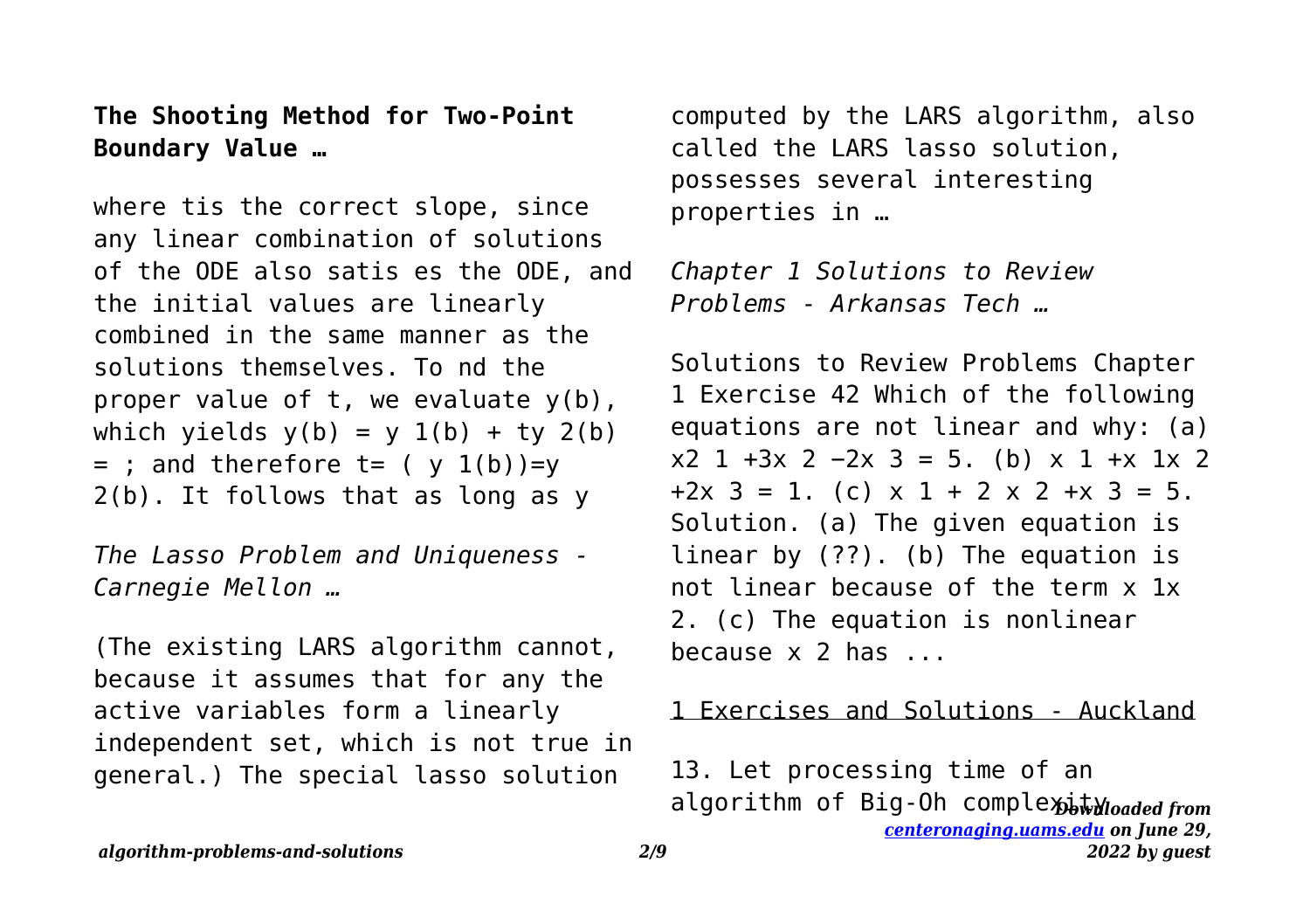O(f(n)) be directly proportional to f(n). Let three such algorithms A, B, and C have time complexity O(n2), O(n1.5), and O(nlogn), respectively. During a test, each algorithm spends 10 seconds to process 100 data items. Derive the time each algorithm should spend to process 10,000 ...

## **INTRODUCTION TO THE - Computer Science**

INTRODUCTION TO THE THEORY OF COMPUTATION, SECOND EDITION MICHAEL SIPSER Massachusetts Institute of Technology THOMSON COURSE TECHNOLOGY Australia \* Canada \* Mexico \* Singapore \* Spain \* United Kingdom \* United States

NP-complete problems - EECS at UC Berkeley

NP-complete problems 8.1 Search problems Over the past seven chapters we have developed algorithms for nding shortest paths and ... checking through all candidate solutions, one by one. But an algorithm whose running time is 2n, or worse, is all but useless in practice (see the next box). The quest for efcient algorithms

#### Discrete Mathematics Problems

problems. 1. Input two bits, x;y and output two bits representing x−y (1−1  $= 00$ , 1-0 = 01, 0 -0 = 00, 0-1 = 11). 2. Input two bits x;y and output two bits representing the absolute value of x−y 3. Input three bits x;y;z and output one bit which is the majority of the three input bits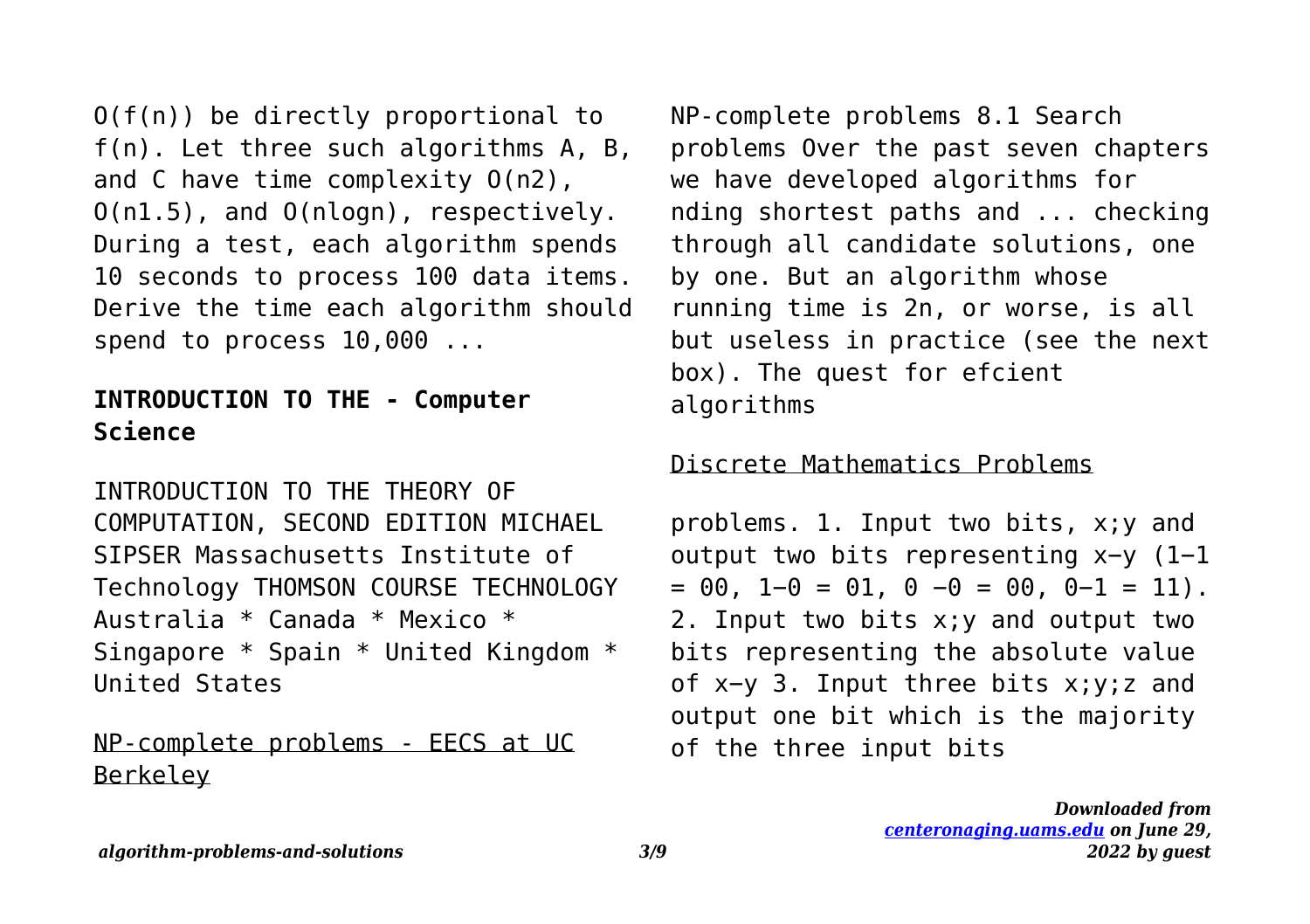**Scheduling Problems and Solutions - New York University**

There is an algorithm that optimally solves the problem with time complexity  $O((n \cdot log(max p i))k)$  for some fixed k. NP-hard in the ordinary sense (pseudo polynomial time complexity): The problem cannot be optimally solved by an algorithm with polynomial time complexity but with an algorithm of time complexity O((n  $\cdot$ max p j)k).

*Mathematics Summative Assessment Blueprint*

A. Apply mathematics to solve problems arising in everyday life, society, and the workplace. D. Interpret results in the context of a situation. 2, 3 : 1 : 1–3 : B.

Construct, autonomously, chains of reasoning to justify mathematical models used, interpretations made, and solutions proposed for a complex problem.

## Unit 4 Lecturer notes of Assignment Problem of OR by Dr. G.R

simple solution algorithm called the Hungarian method. Difference between transportation and Assignment problems Sl. No. Transportation Assignment 1 This problem contains specific demand and requirement in columns and rows The demand and availability in each column or row is one 2 Total demand must be equal to the total availability

# **The Running Time of Programs - Stanford University**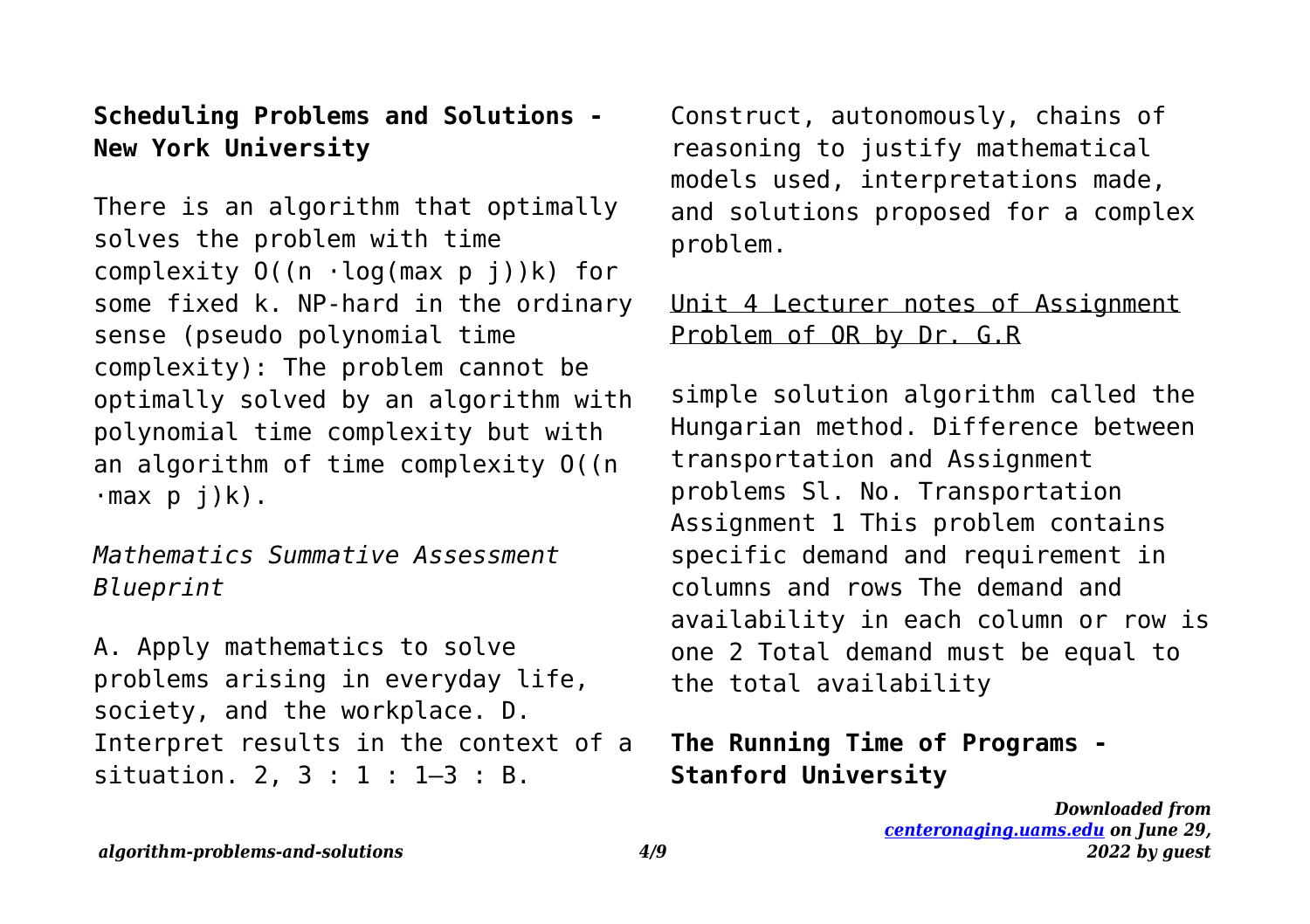Finally, Section 3.11 discusses solutions to recurrence relations, ... If an algorithm is simple and understandable, it is easier to describe. With good documentation, modifications to the original program can ... For large problems, however, it is the running time that determines whether a given program can be used, and running time is the ...

# **CHAPTER 13 Constituency Parsing - Stanford University**

We begin by discussing ambiguity and the problems it presents, and then give the Cocke-Kasami-Younger (CKY) algorithm (Kasami1965,Younger1967), the standard dynamic programming approach to syntactic parsing. We've already seen other dynamic

programming algorithms like minimum edit distance (Chapter 2) and Viterbi (Chapter 8).

# Lectures on Numerical Analysis -University of Pennsylvania

that an equation is linear is to say that if we have any two solutions  $y1(x)$ andy2(x)ofthe equation, then  $c1y1(x)+c2y2(x)$  is also a solution of the equation, where c1 and c2 are any two constants (in other words, the set of solutions forms a vector space). Equation (1.1.1) is linear, in fact,  $y1(x)=7$ andy2(x) = 23 are both solutions, and so is ...

#### 3 SOLVING PROBLEMS BY SEARCHING - Pearson

problem as input and returnSw<sub>Rhoaded from</sub> *[centeronaging.uams.edu](http://centeronaging.uams.edu) on June 29,* SOLUTION A search algorithm takes a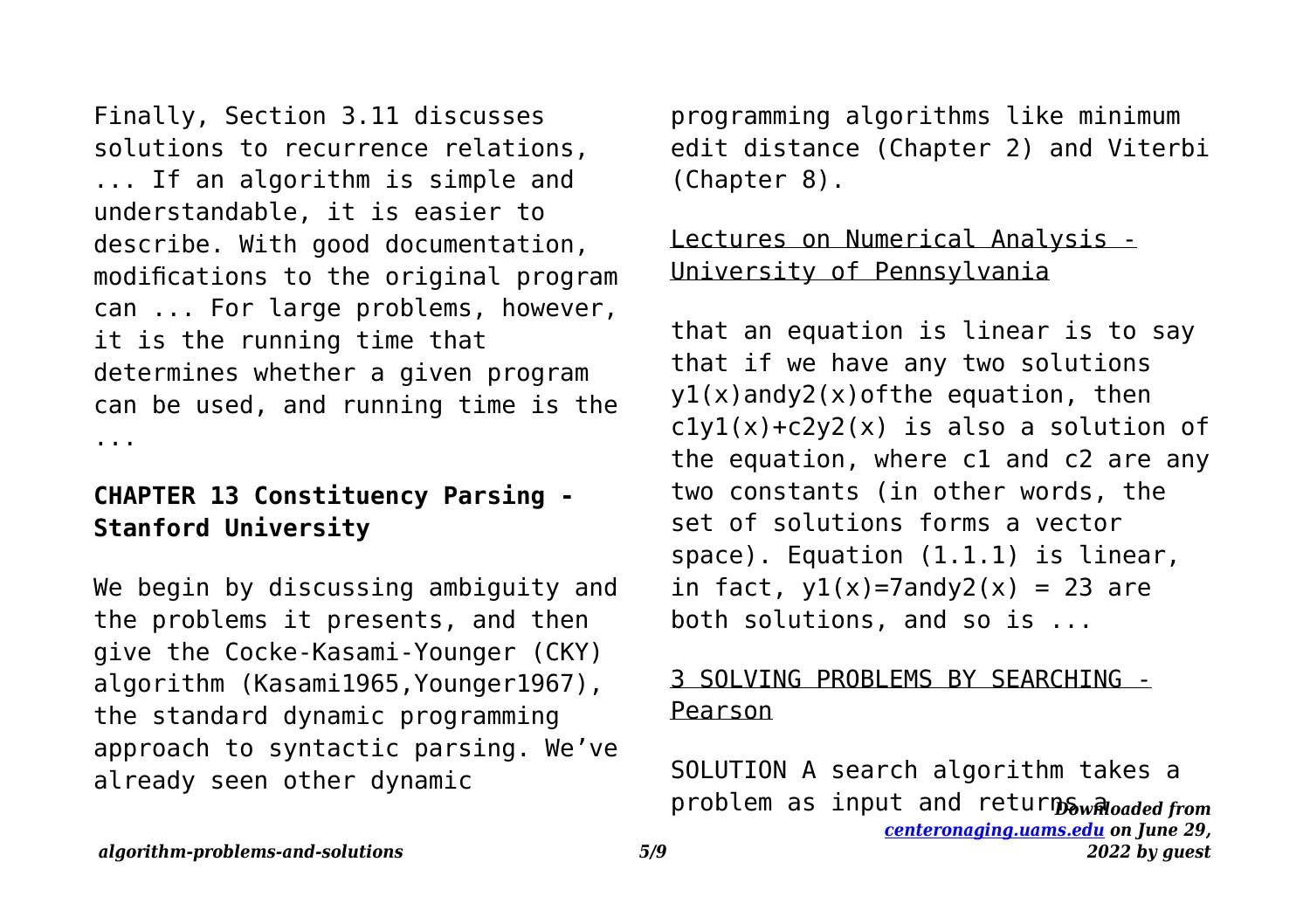solution in the form of an action sequence. Once a solution is found, the actions it recommends can be carried out. This EXECUTION is called the execution phase. Thus, we have a simple "formulate, search, execute" design for the agent, as shown in Figure 3.1.

*The Finite Element Method: Theory, Implementation, and …*

Mats G. Larson, Fredrik Bengzon The Finite Element Method: Theory, Implementation, and Practice November 9, 2010 Springer

*Linear Programming Lecture Notes*

an in nite set of alternative optimal solutions.85 5.4 An optimization problem with a degenerate extreme point: The optimal solution to this

problem is still (16;72), but this extreme point is degenerate, which will impact the behavior of the simplex algorithm.87 6.1 Finding an initial feasible point: Arti cial variables are introduced into the ...

## *Problem Solving with Algorithms and Data Structures*

as well as the study of problems with no solutions. It is also very common to include the word computable when describing problems and solu-tions. We say that a problem is computable if an algorithm exists for solving it. An alternative definition for computer science, then, is to say that computer science is the study of problems

#### Genetic Algorithms: Theory and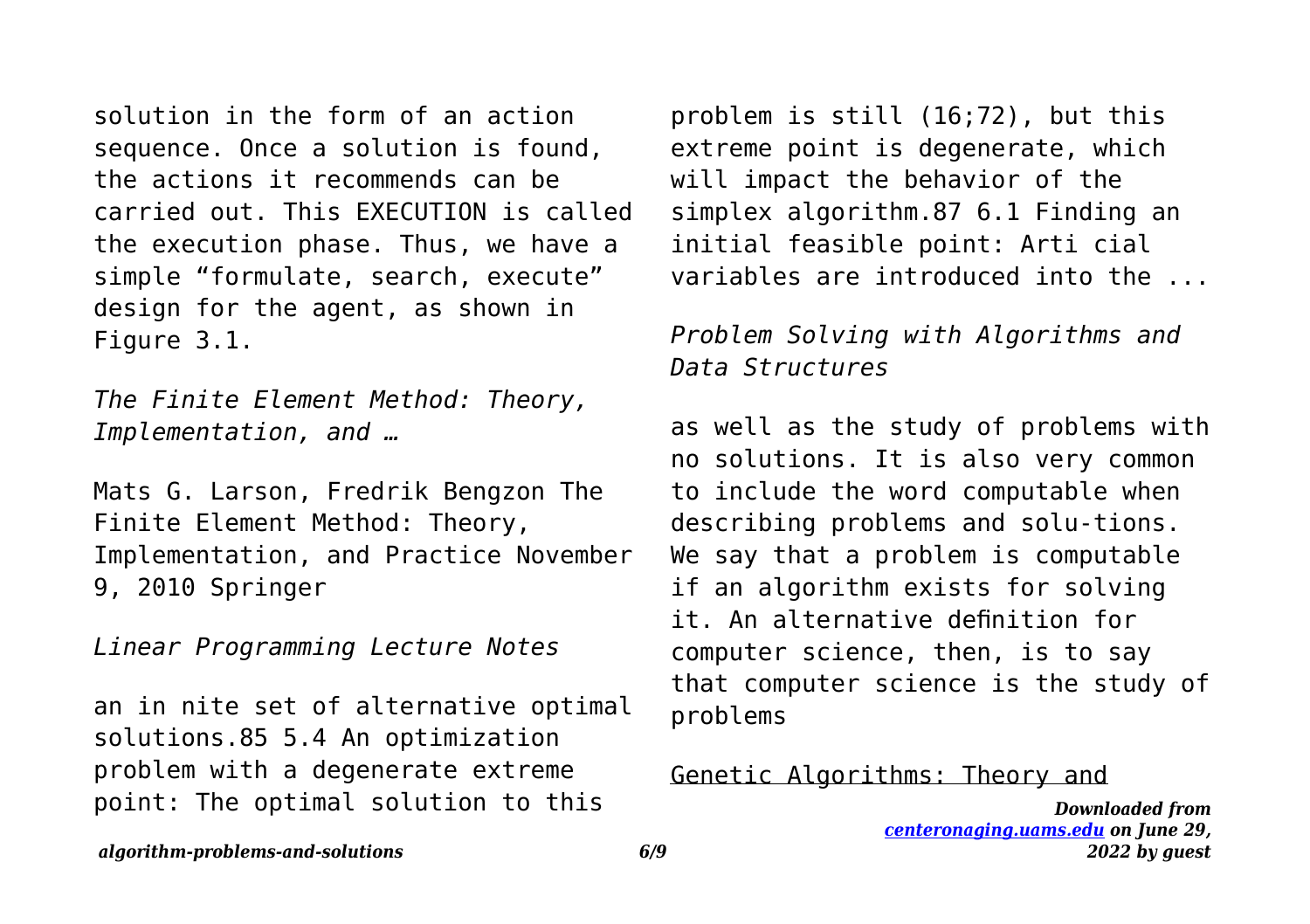#### Applications

Fuzzy Logic Labor ator ium Linz-Hagenberg Genetic Algorithms: Theory and Applications Lecture Notes Third Edition—Winter 2003/2004 by Ulrich Bodenhofer Tel.: +43 732 2468 9194

## *5 CONSTRAINT SATISFACTION PROBLEMS*

Chapters 3 and 4 explored the idea that problems can be solved by searching in a space of states. These states can be evaluated by domainspecific heuristics and tested to see whether they are goal states. From the point of view of the search algorithm, however, BLACK BOX each state is a black box with no discernible internal structure. It is ...

## **Problems and Solutions in**

# **Optimization - University of …**

(i) The xed points of the function fare the solutions of the equation  $f(x) = x$ . Find the xed points. (ii) The critical points of fare the solutions of the equation  $df(x)=dx=$ 0. Find the critical points of f. If there are critical points determine whether they relate to minima or maxima. (iii) The roots of the function fare the solutions of f(x ...

#### **Transportation Problems**

Transportation problem is a specific case of Linear Programming problems and a special algorithm has been developed to solve it. The problem: Given needs at the demand locations, how should we take the limited supply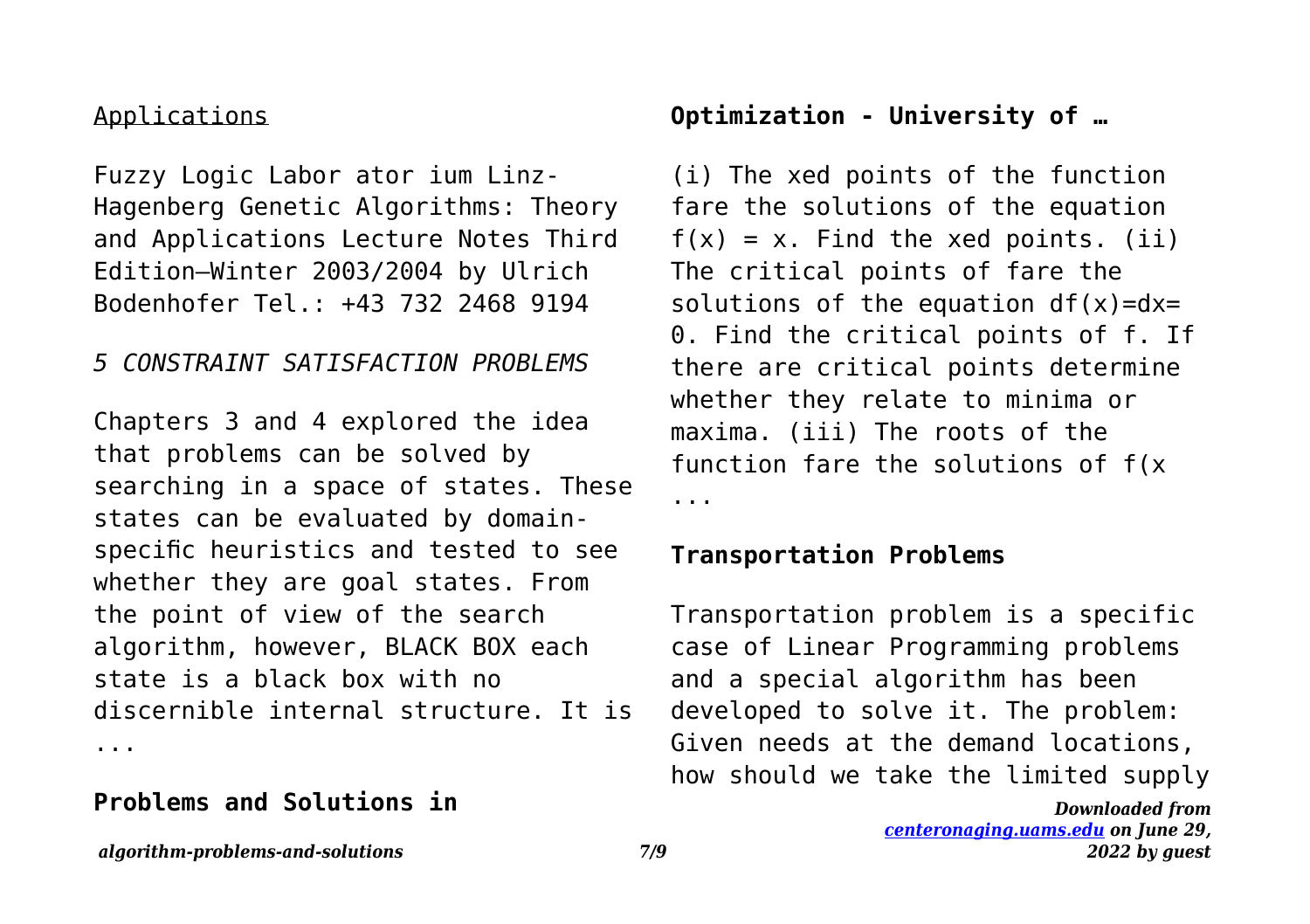at supply locations and move the goods. The objective is to minimize the total transportation cost.

## **Graphical Models, Exponential Families, and Variational …**

field methods are based on nonconvex optimization problems, which typically have multiple solutions. In contrast, Section 7 discusses variational methods based on convex relaxations of the exact variational principle, many of which are also guaranteed to yield upper bounds on the log likelihood. Section 8 is devoted to the problem of mode compu-

*Data Structures and Algorithm Analysis in C - PBworks*

the problems. The goal of this text is to teach students good programming and algorithm analysis skills simultaneously so that they can develop such programs with the maximum amount of efficiency. This book is suitable for either an advanced data structures (CS7) course or a first-year graduate course in algorithm analysis. Students should have ...

*Linked List Problems - Stanford CS Ed Library*

problems are often used as interview and exam questions. They are short to state, and have complex, pointer intensive solutions. No one really cares if you can build linked lists, but they do want to see if you have programming agility for complex algorithms and pointer manipulation. Linked lists are the perfect source